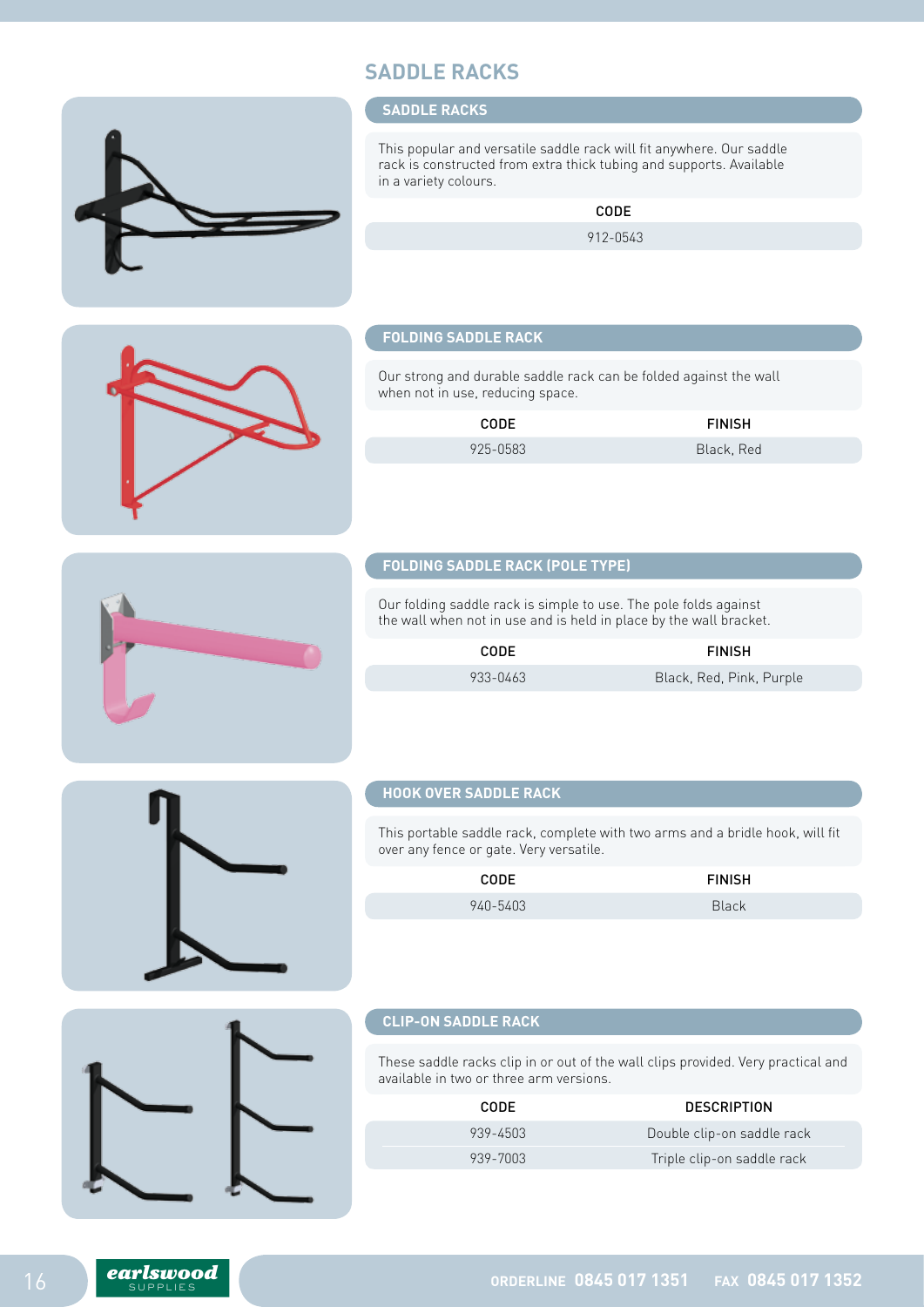# **HANGERS AND HOOKS**

| <b>HANDY HANGER</b>                                                                                                                                      |             |                                                                      |       |
|----------------------------------------------------------------------------------------------------------------------------------------------------------|-------------|----------------------------------------------------------------------|-------|
| Our useful four hook hanger will hook over a fence or gate.                                                                                              |             |                                                                      |       |
| CODE                                                                                                                                                     |             | <b>FINISH</b>                                                        |       |
| 927-0363                                                                                                                                                 |             | Black, Red                                                           | LL    |
| <b>HEAD COLLAR HOOK</b>                                                                                                                                  |             |                                                                      |       |
| A large hook with a variety of uses.                                                                                                                     |             |                                                                      |       |
| CODE                                                                                                                                                     |             | <b>FINISH</b>                                                        |       |
| 924-0233                                                                                                                                                 |             | Black, Red                                                           |       |
| <b>STANDARD HOOK SET</b>                                                                                                                                 |             |                                                                      |       |
| A general purpose hook set supplied in a pack of five.                                                                                                   |             |                                                                      |       |
| CODE                                                                                                                                                     |             | <b>FINISH</b>                                                        |       |
| 943-1003                                                                                                                                                 |             | Black, Red                                                           | LLLLL |
| <b>BRIDLE RACK</b>                                                                                                                                       |             |                                                                      |       |
| version is available in a variety of colours.                                                                                                            |             | Our popular bridle rack will hold a full bridle set. This heavy duty |       |
|                                                                                                                                                          | CODE        |                                                                      |       |
|                                                                                                                                                          | 913-0113    |                                                                      |       |
| <b>SADDLE DISPLAY STAND</b>                                                                                                                              |             |                                                                      |       |
| Designed to hold a saddle. This product has stable but<br>detachable legs for easier transportation. Powder coated.<br>2 sizes available: tall or short. |             |                                                                      |       |
| CODE                                                                                                                                                     | <b>SIZE</b> | <b>FINISH</b>                                                        |       |
| 914-0653                                                                                                                                                 | Short       | <b>Black</b>                                                         |       |
| 914-0843                                                                                                                                                 | Tall        | Black, Blue, Pink, Purple, Red                                       |       |
|                                                                                                                                                          |             |                                                                      |       |
|                                                                                                                                                          |             |                                                                      |       |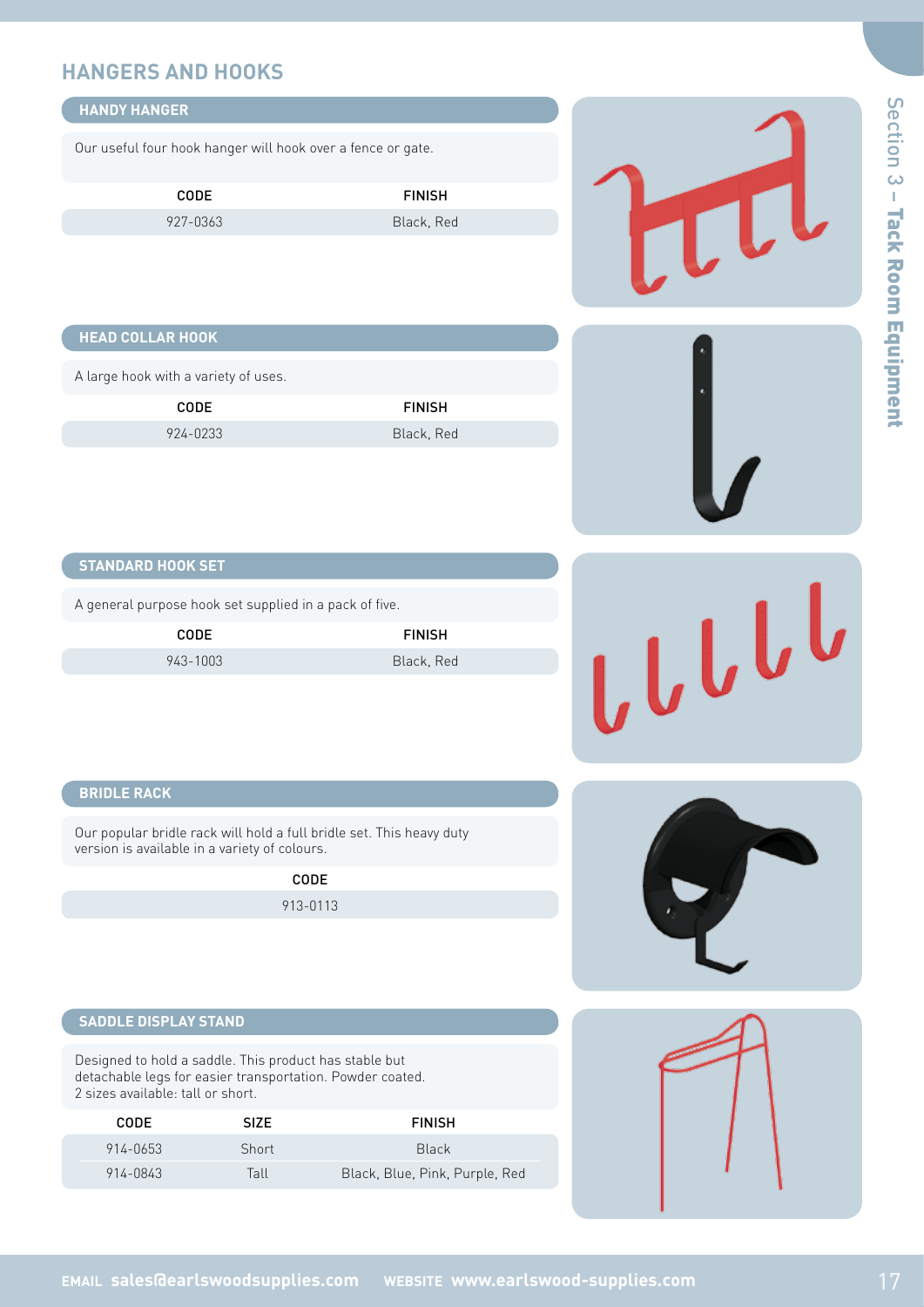# **HANGERS AND HOOKS**

### **RUG RAIL**

This heavy duty product is for hanging horse rugs etc. Tubular steel construction with incorporated hooks.

| CODE     | <b>FINISH</b> |
|----------|---------------|
| 930-0913 | Black, Red    |



## **RUG HANGER**

Our strong tubular rug rail is always popular. Can be screwed to a wall in any suitable location. Folds back for convenient storage. Available in three arm or five arm.

| CODE.    | SIZE.     | <b>FINISH</b> |
|----------|-----------|---------------|
| 945-3002 | Three arm | Galvanised    |
| 945-5002 | Five arm  | Galvanised    |

# **BLANKET HANGER AND RAIL**

This innovative, versatile and effective rug hanging system allows you to store, display or dry up to 20 rugs in a very compact but accessible way. The horizontal bars enable this hanger to be used for small items such as Numnahs and Saddle Pads. Galvanised finish.

| CODE.    | <b>DESCRIPTION</b>  | SI <sub>7</sub> F    |
|----------|---------------------|----------------------|
| 947-0002 | Blanket hanger rail | $1100 \times 500$ mm |
| 947-1002 | Blanket hanger      |                      |



### **LUGGAGE RACK**

Our versatile luggage rack can be used for storing all manner of different things. Suitable for horseboxes or tack rooms. Our rack also has two hooks for hanging items.

| <b>CODE</b> | SIZE mm (")                          | <b>FINISH</b> |
|-------------|--------------------------------------|---------------|
| 949-0673    | 660W x 355D x 330H (25W x 14D x 13H) | <b>Black</b>  |